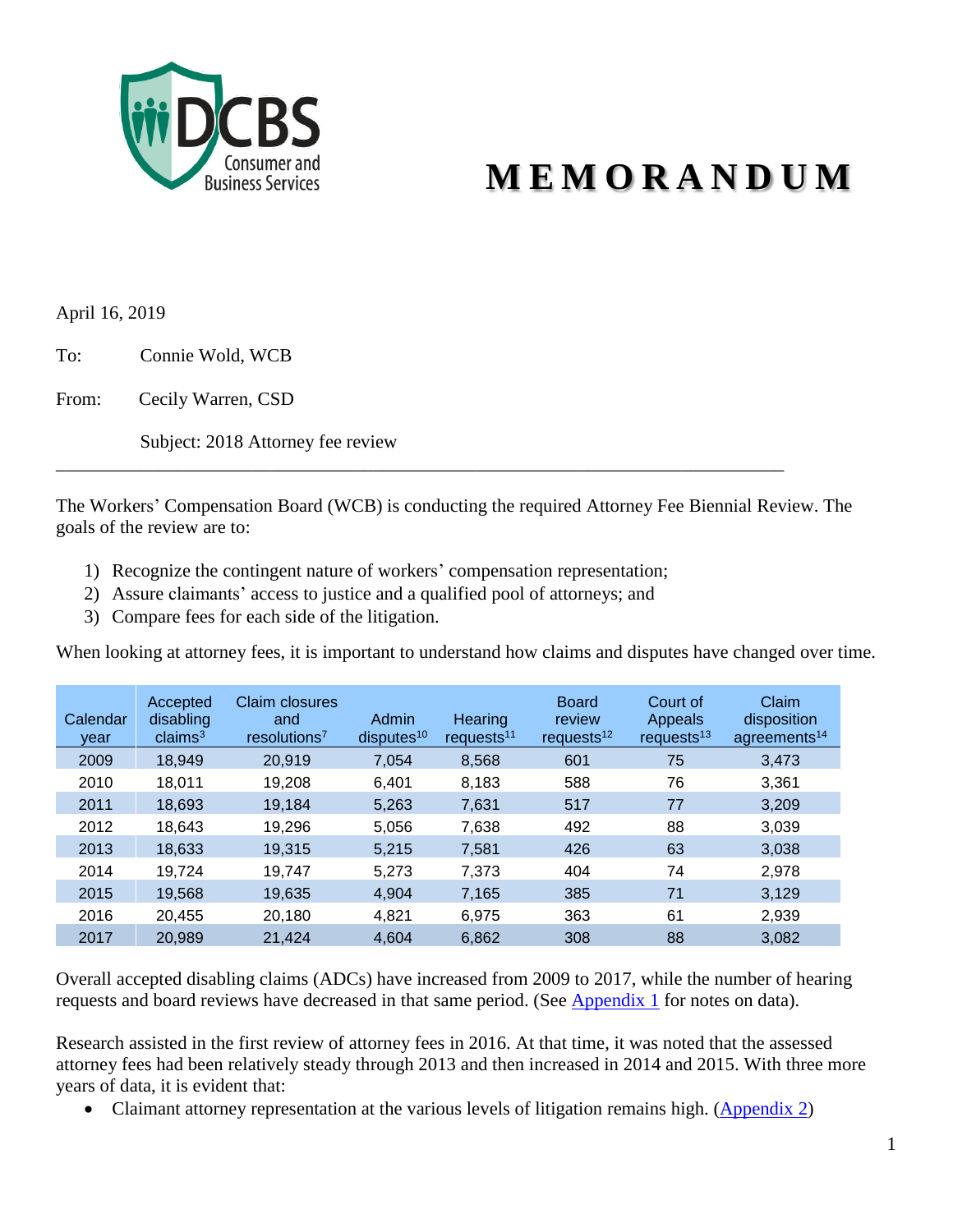- The average assessed attorney fees have generally risen at the board review and hearing levels. [\(Appendix 3\)](#page-3-1)
- The average assessed attorney fees for overturned denials by case at hearing have increased 53% from 2009 to 2018. [\(Appendix 4\)](#page-4-0).

Another goal of the review is to identify how the fees for representation for both the insurers and claimants compare. Research conducts an annual Defense Legal Cost Survey on behalf of the Workers' Compensation Division (WCD) and the WCB in accordance with ORS 656.388(7) and OAR 436-060-011(11). This cost data is reported by insurers or service companies and the methodology is described in Appendix 5. Defense legal fees and claimant attorney fees have both increased since 2009. The defense legal cost per claim rose 59% between 2009 and 2017 ( $\Delta$ ppendix 6).

[Appendix 7](#page-9-0) provides an explanation of how the WCB data regarding attorney fees and cases is captured.

[Appendix 8](#page-11-0) is a comparison of claimant attorney fees relative to economic growth in Oregon over time.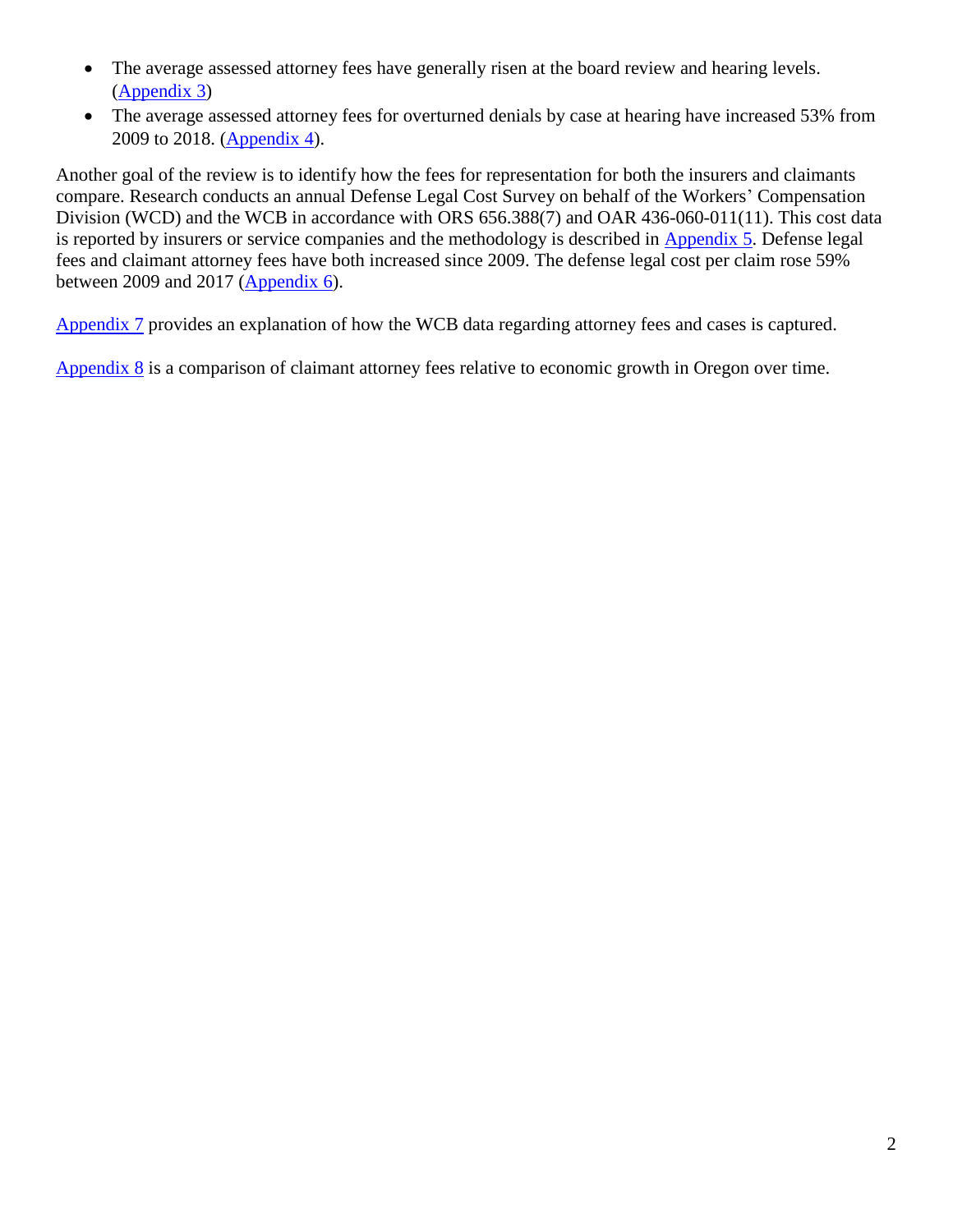# <span id="page-2-0"></span>**Appendix 1 – Claims Characteristics Footnotes**

The data is from the Various Claims Characteristics <https://www.oregon.gov/dcbs/reports/Documents/general/char/18-2940.pdf>

**3. Accepted disabling claims**: Any injury is classified as disabling if it causes the worker temporary disability (time-loss), permanent disability, or death. The worker will not receive time-loss benefits for the first three days unless he or she is off work and not released to return to any work for the first 14 consecutive days or is admitted to a hospital as an inpatient during the first 14 consecutive days. The claim can also be classified as disabling if there is a reasonable expectation that permanent disability will result from the injury. The counts are the numbers of claims accepted as disabling by insurers or upon appeal. Counts are reported by the date the claim was reported to DCBS as accepted and disabling.

**7. Claim closures and resolutions**: The claims closure process involves closing a claim, halting temporary disability payments, and determining permanent disability when an injured worker is found to be medically stationary. While for many claims this process ends the benefits, some medical benefits are available after claim closure, and claims may be reopened for claim aggravation, new conditions, or vocational training. The claim closure process does not occur when a claims disposition agreement (CDA) is reached before the claim closure; CDAs were authorized by law in 1990 to resolve the indemnity portion of the claim. The series is the sum of the numbers of claim closures, including multiple closures per claim but excluding reclassifications, amending and correcting closures, and the numbers of CDAs that resolved the claim before the closure. Recent numbers may be revised.

**10. Administrative disputes:** Counts of the major portions of the DCBS Workers' Compensation Division (WCD) administrative dispute review process. The counts include reconsideration requests on claim closures (but not correcting closures), review requests on disabling classifications, medical dispute requests, and vocational dispute requests. These dispute resolution processes were expanded and made mandatory by law in July 1990.

**11. Hearing requests:** Case counts of the requests for hearings to the Workers' Compensation Board. The board has original jurisdiction on insurer claim denials and certain claims-processing issues, such as time loss and time-loss rate when the claim is open. It also hears appeals of cases decided by WCD administrative review. Count includes settlements received without a prior hearing request. Count does not include supplemental hearing requests made after the original hearing request, nor additional issues raised orally at hearing.

**12. Board review requests**; Counts of hearings orders appealed to board review. Excludes third-party, crime victim, noncomplying employer, and no subjectivity determination cases.

**13. Court of Appeals requests**: The number of board-review orders appealed to the Oregon Court of Appeals.

**14. Claim disposition agreements**: A claim disposition agreement (CDA) is an agreement between the parties to a workers' compensation claim. The worker agrees to sell back rights (e.g., rights to compensation, attorney fees, and expenses) excluding medical and preferred-worker benefits, on an accepted claim, in exchange for a lump-sum payment from the insurer. In other states, this is often referred to as a "compromise and release." CDAs were authorized by law starting in July 1990. The figures provided are the CDA orders approved by the Workers' Compensation Board.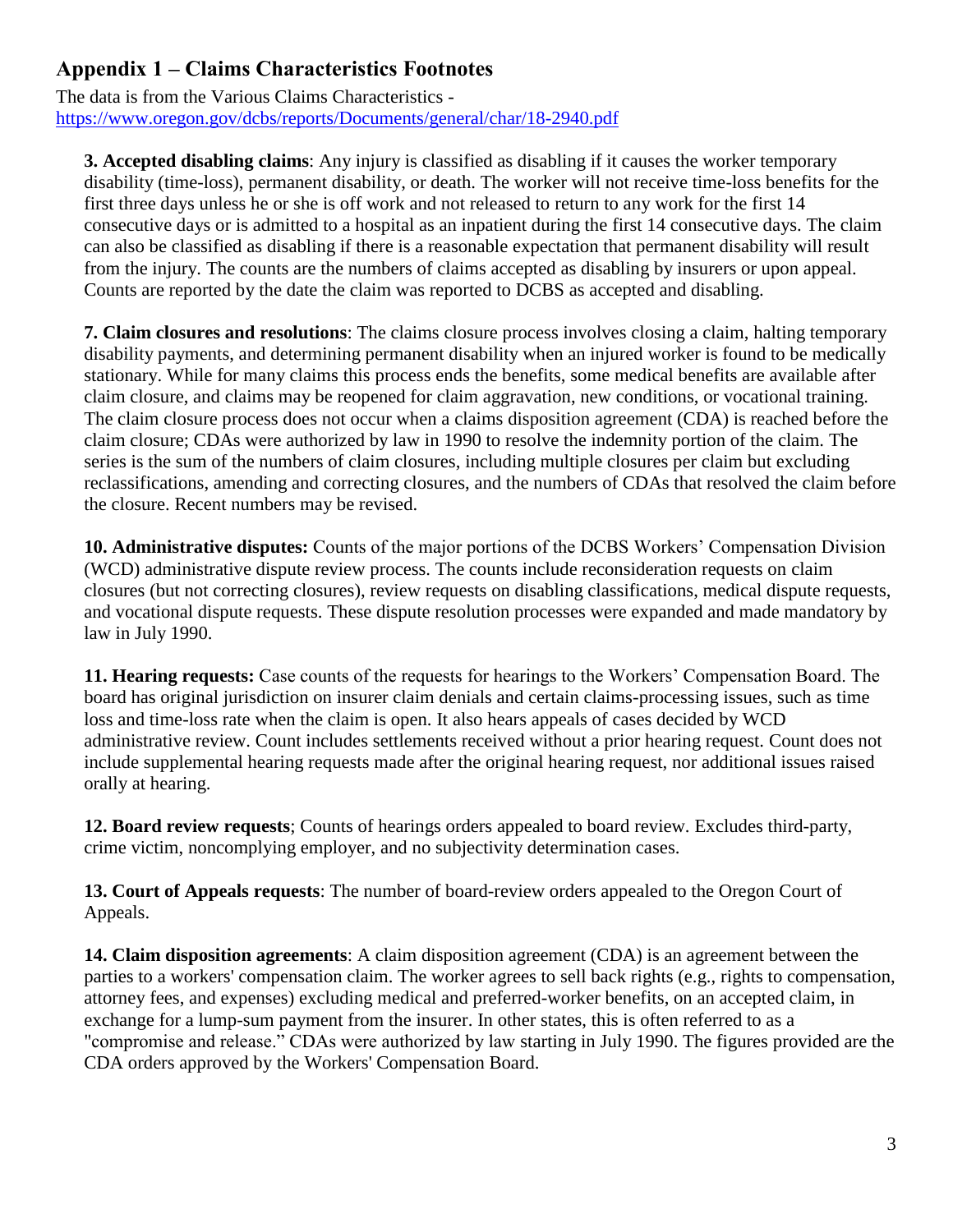### <span id="page-3-0"></span>**Appendix 2 – Attorney Representation**

For hearings and board review, the below table and graph illustrate the percentage of claimants represented by attorneys at each level of the dispute process. The dates are based on the first order date at hearings and board review, respectively. These cases do not include those that resulted in a claim disposition agreement (CDA). To capture cases that resulted in a CDA, we used the hearing request date rather than the order date.



<span id="page-3-1"></span>

|      |             |                                      |         |             |                                   |         | <b>Claim Disposition Agreements</b> |                           |         |  |
|------|-------------|--------------------------------------|---------|-------------|-----------------------------------|---------|-------------------------------------|---------------------------|---------|--|
|      |             | <b>Hearings level representation</b> |         |             | <b>Board level representation</b> |         | (CDAs)                              |                           |         |  |
| Year | Represented | <b>Not</b><br>Represented            | Percent | Represented | <b>Not</b><br>Represented         | Percent | Represented                         | <b>Not</b><br>Represented | Percent |  |
| 2009 | 8,014       | 1,070                                | 88.2%   | 529         | 48                                | 91.7%   | 2,938                               | 577                       | 83.6%   |  |
| 2010 | 7,569       | 1,077                                | 87.5%   | 567         | 46                                | 92.5%   | 2,869                               | 492                       | 85.4%   |  |
| 2011 | 6,937       | 945                                  | 88.0%   | 509         | 46                                | 91.7%   | 2,726                               | 465                       | 85.4%   |  |
| 2012 | 6,678       | 905                                  | 88.1%   | 444         | 46                                | 90.6%   | 2,613                               | 511                       | 83.6%   |  |
| 2013 | 6,706       | 1,028                                | 86.7%   | 441         | 39                                | 91.9%   | 2,724                               | 473                       | 85.2%   |  |
| 2014 | 6,604       | 914                                  | 87.8%   | 363         | 37                                | 90.8%   | 2,770                               | 517                       | 84.3%   |  |
| 2015 | 6,280       | 899                                  | 87.5%   | 363         | 30                                | 92.4%   | 2,660                               | 606                       | 81.4%   |  |
| 2016 | 6,224       | 949                                  | 86.8%   | 325         | 28                                | 92.1%   | 2,455                               | 605                       | 80.2%   |  |
| 2017 | 6,088       | 908                                  | 87.0%   | 340         | 23                                | 93.7%   | 2,558                               | 602                       | 80.9%   |  |
| 2018 | 6,327       | 936                                  | 87.1%   | 244         | 21                                | 92.1%   | 2,492                               | 541                       | 82.2%   |  |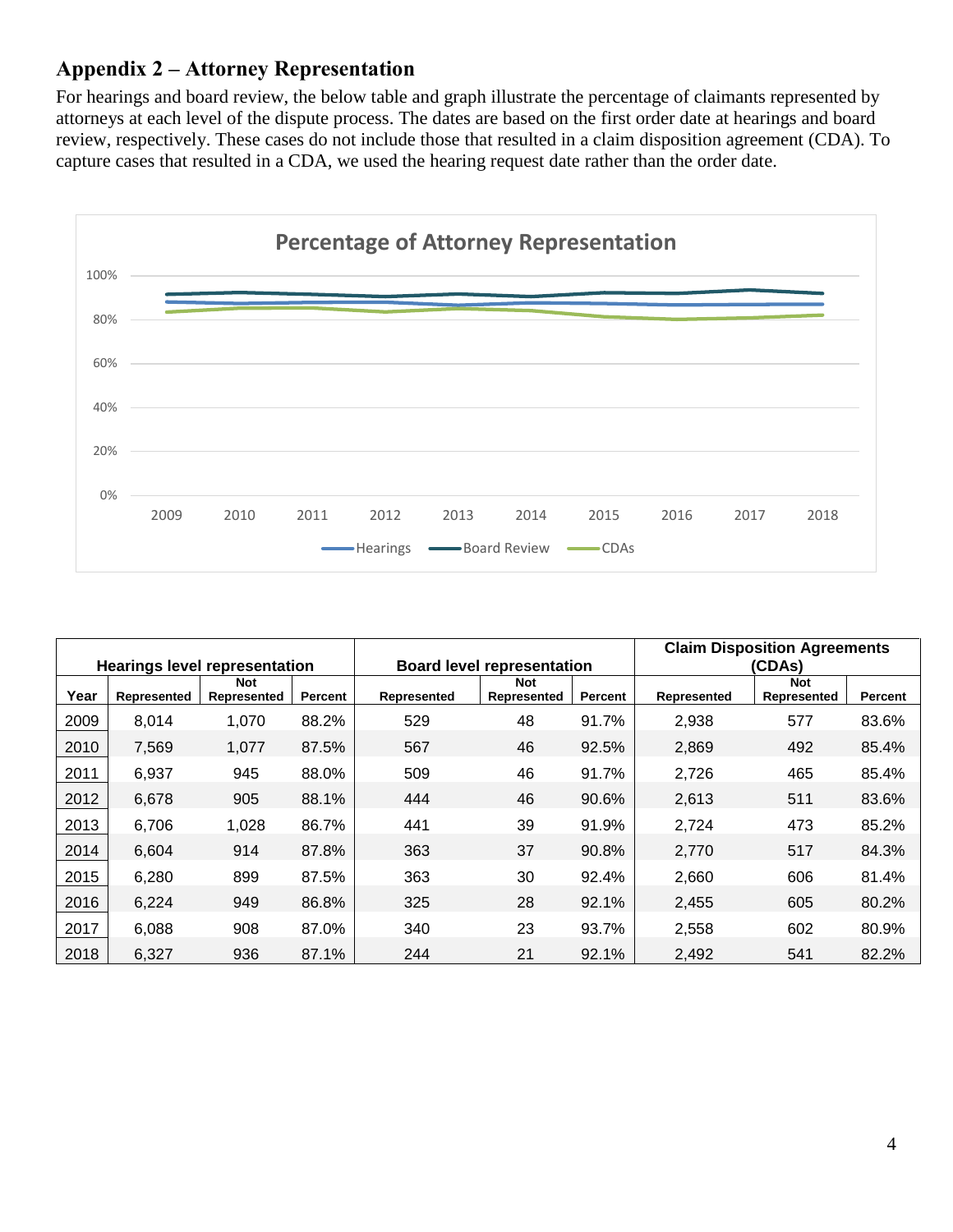# **Appendix 3 – Assessed Attorney Fees at the Board Review and Hearing Levels**

At the board, cases are "banded" together into groups (See Appendix 7 - *[Effects on statistics due to banding](#page-7-0)*). The Board Review Group table below shows the average assessed attorney fee, per group. Since the claimant's attorney also provided services at hearings, but was not awarded a fee for those services, these awards are included within the board review assessed fees. The group counts are based on the first board order date. The Hearings Cases table below shows when the claimant has requested the hearing. The case counts are based on the first hearing order date.



| Board Review Group Average Assessed Fee* |              |    |              |    |         |  |  |  |  |  |  |
|------------------------------------------|--------------|----|--------------|----|---------|--|--|--|--|--|--|
| Year                                     | <b>Count</b> |    | <b>Total</b> |    | Average |  |  |  |  |  |  |
| 2009                                     | 168          | \$ | 685,150      | \$ | 4,078   |  |  |  |  |  |  |
| 2010                                     | 185          | \$ | 801,820      | \$ | 4,334   |  |  |  |  |  |  |
| 2011                                     | 158          | \$ | 722,247      | \$ | 4,571   |  |  |  |  |  |  |
| 2012                                     | 141          | \$ | 784,091      | \$ | 5,561   |  |  |  |  |  |  |
| 2013                                     | 130          | \$ | 735,258      | \$ | 5,656   |  |  |  |  |  |  |
| 2014                                     | 123          | \$ | 688,498      | \$ | 5,598   |  |  |  |  |  |  |
| 2015                                     | 134          | \$ | 767,687      | \$ | 5,729   |  |  |  |  |  |  |
| 2016                                     | 99           | \$ | 592,637      | \$ | 5,986   |  |  |  |  |  |  |
| 2017                                     | 98           | \$ | 678,347      | \$ | 6,922   |  |  |  |  |  |  |
| 2018                                     | 60           | \$ | 358,761      | \$ | 5,979   |  |  |  |  |  |  |

|      | <b>Hearings Cases Average Assessed Fee</b> |    |              |    |         |  |  |  |  |  |  |  |
|------|--------------------------------------------|----|--------------|----|---------|--|--|--|--|--|--|--|
| Year | Count                                      |    | <b>Total</b> |    | Average |  |  |  |  |  |  |  |
| 2009 | 1525                                       | \$ | 5,429,612    | \$ | 3,560   |  |  |  |  |  |  |  |
| 2010 | 1458                                       | \$ | 5,448,982    | \$ | 3,737   |  |  |  |  |  |  |  |
| 2011 | 1205                                       | \$ | 4,718,762    | \$ | 3,916   |  |  |  |  |  |  |  |
| 2012 | 1198                                       | \$ | 4,637,833    | \$ | 3,871   |  |  |  |  |  |  |  |
| 2013 | 1182                                       | \$ | 4,635,772    | \$ | 3,922   |  |  |  |  |  |  |  |
| 2014 | 1242                                       | \$ | 5,257,126    | \$ | 4,233   |  |  |  |  |  |  |  |
| 2015 | 1116                                       | \$ | 5,392,914    | \$ | 4,832   |  |  |  |  |  |  |  |
| 2016 | 1015                                       | \$ | 5,040,772    | \$ | 4,966   |  |  |  |  |  |  |  |
| 2017 | 1056                                       | \$ | 5,215,714    | \$ | 4,939   |  |  |  |  |  |  |  |
| 2018 | 958                                        | \$ | 5,011,083    | \$ | 5,231   |  |  |  |  |  |  |  |

<span id="page-4-0"></span>\*Assessed fees at board review can include services at hearings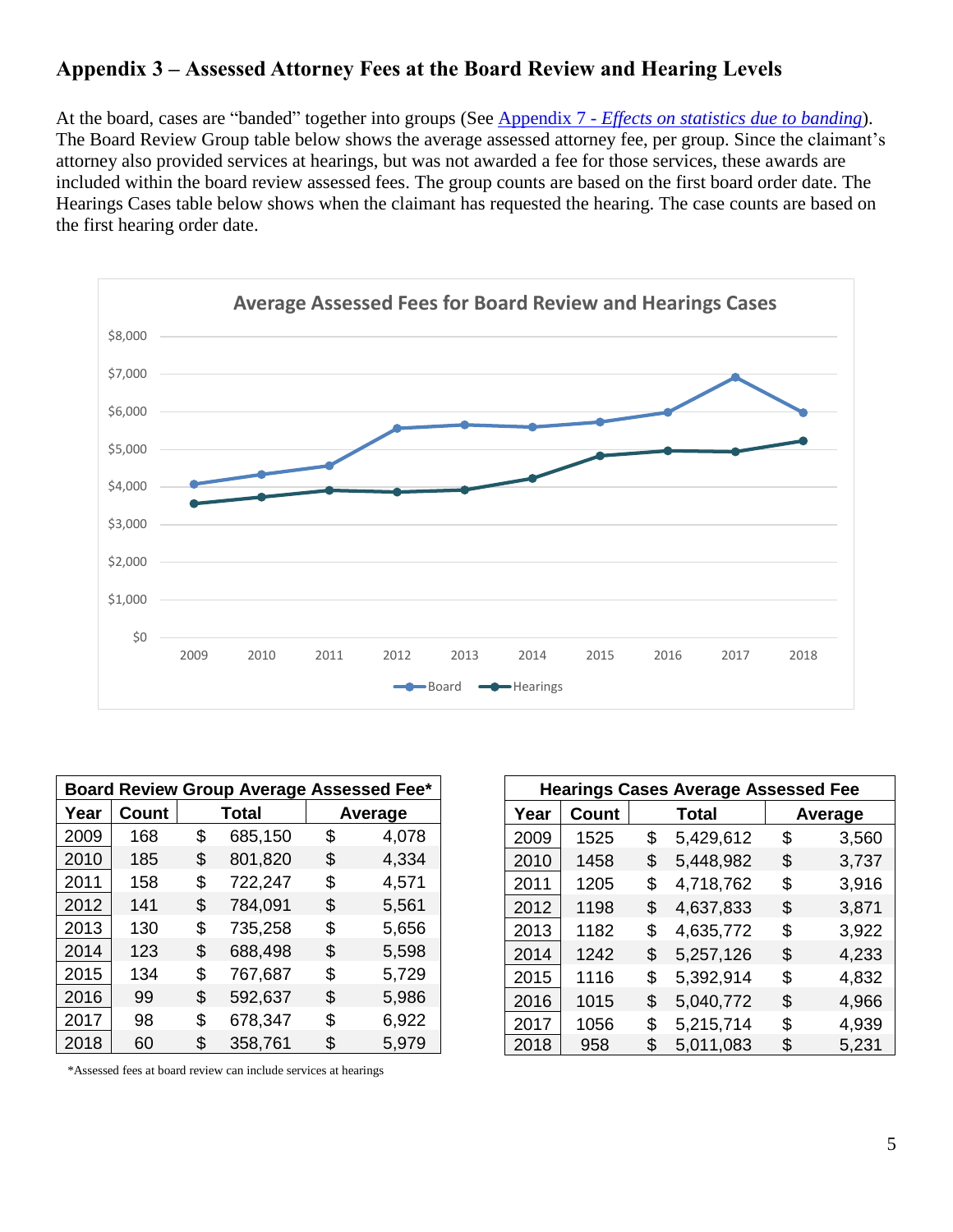# **Appendix 4 – Assessed Attorney fees by Case at Hearings**

This data captures the assessed attorney fee trends at hearings. When a denial, a partial denial, or an aggravation (re-injury of the original workplace injury) is being litigated, a claim is considered compensable. When an insurer decides not to compensate a claim, the claimant can appeal to hearings to try to overturn the original denial, partial denial, or the aggravation. If the claimant's appeal is successful, the original decision made by the insurer is overturned and the claimant's case is "affirmed', which ensures the claimant receives compensation.

Claimants can also appeal permanent or temporary disability payments, penalties, and/or other issues. The difficulty with aggregating data based on issues is that multiple issues can be litigated simultaneously. This aggregation makes it impossible to narrow the data down to "how much attorneys are compensated per litigated issue". Some compensability cases may include many issues, so several things may be decided within one hearing. As an example, consider WCB# 14-00622, where the claimant challenged "...the compensability of a new or omitted medical condition…[and] a period of temporary disability, together with a penalty and attorney fee based on the insurer's allegedly unreasonable failure to pay that compensation."<sup>1</sup> Although compensability was one of the issues challenged by the claimant in this case, it was not the only consideration at hearings.

The first section of the table below – "All Hearings" – does not limit the data to O&Os. The data represents all claims where the claimant requested the hearing, regardless of the outcome at hearing, and where there was an assessed attorney fee.

Cases in which one or more denials are overturned shows assessed attorney fees for opinion and order (O&Os) cases where denials, partial denials, or aggravation claims have been overturned, and where the claimant has requested the hearing. Again, compensability cases may also be litigated with other issues.

The section of the table below titled, "Other Than Compensability" is the difference between the "All Hearings" and "Overturned Denials" data columns. This includes stipulations and DCS cases, as well as O&Os. Additionally, it represents all other issues besides compensability cases that may be challenged at hearings. For example, claims challenging both permanent and temporary disability awards, as well as penalties fall into this category. Rather than a decision of whether the claimant should be compensated for their injury or occupational disease, the payments granted for permanent or temporary disability may or may not change. Similarly, if time loss payments due to the claimant are delinquent, the claimant can contest a penalty fee. WCB# 16-04664 provides an example of a non-compensable "other" claim, where the claimant alleged that the insurer refused to provide timely discovery and made late temporary disability payments, as well as challenging the time period for disability payments and their entitlement to an assessed attorney fee for any additional temporary disability awarded.<sup>2</sup>

 $\overline{a}$ 1

http://www4.cbs.state.or.us/ex/imd/reports/dbfile/?B64=nZzVWZjFGdvljbn1XZiRGbi9GczxWcmwGZj9Gd9sTMwAjM0MTM1czNmYWb0VXYhR%0A%0DmYlxUPDN0XPR1QmMmZslWZh5Wb9U2b0kDM5UzX0Az X0ETLwAjNyI1XDdkQSh0RQ9%0A%0DUSB5kTPRkUfRjMxATN2ATMfVTNyQzNfRjMxATN2ATMuYEUGRnJ5RGc9UEUGRnJwJ%0A%0DCdh53YzB1XjNmctFmYlxFZlRHe9QDM1QjM5ETMwITM3A  $\mathfrak{D}$ 

http://www4.cbs.state.or.us/ex/imd/reports/dbfile/?B64=nZzVWZjFGdvljbn1XZiRGbi9GczxWcmwGZj9Gd9sTMwAzM5QDM1YTOmIWb0VXYhR%0A%0DmYlxUPDN0XPR1QmMmZslWZh5Wb9U2b2kzM0QzXyAz X2ETL0AjN0Y1XDdkQSh0RQ9%0A%0DUSB5kTPRkUfRjMxADOxATMfFDO2QzMfhjMxADOxATMuIEUGRnJ5RGc9UEUGRnJwJ%0A%0DCdh53YzB1XjNmctFmYlxFZlRHe9QDMwQTN5EDMwgjM1I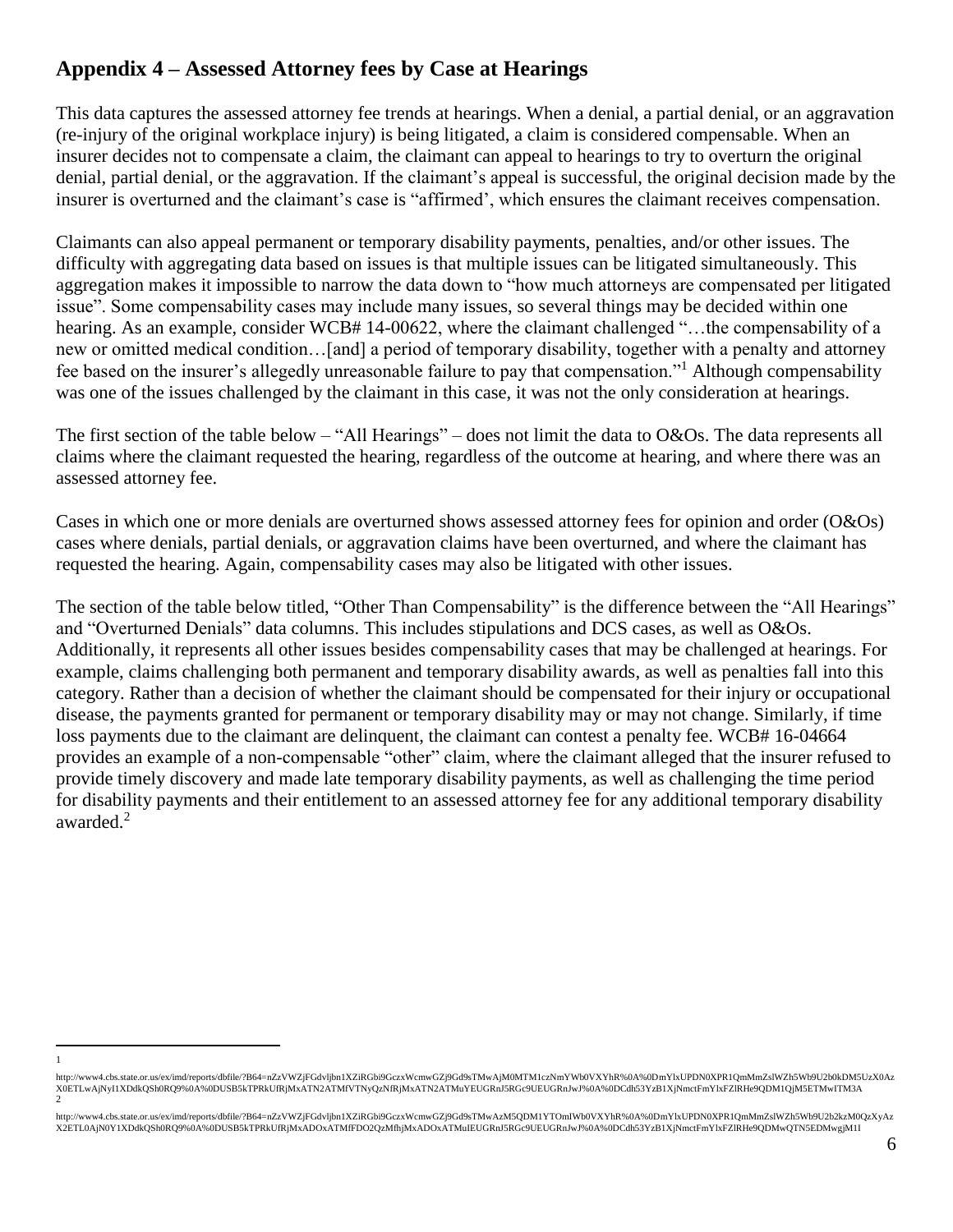

|                     |               |                     |         |               | Cases in which one or more |         |               |                           |         |  |  |
|---------------------|---------------|---------------------|---------|---------------|----------------------------|---------|---------------|---------------------------|---------|--|--|
|                     |               | <b>All Hearings</b> |         |               | denials are overturned*    |         |               | Other than compensability |         |  |  |
|                     | <b>Number</b> |                     |         | <b>Number</b> |                            |         | <b>Number</b> |                           |         |  |  |
|                     | <b>of</b>     |                     |         | <b>of</b>     |                            |         | <b>of</b>     |                           |         |  |  |
| <b>Half Year</b>    | <b>Cases</b>  | Total               | Average | <b>Cases</b>  | <b>Total</b>               | Average | <b>Cases</b>  | <b>Total</b>              | Average |  |  |
| H1 2009             | 760           | \$2,603,292         | \$3,425 | 216           | \$1,280,015                | \$5,926 | 544           | \$1,323,277               | \$2,432 |  |  |
| H <sub>2</sub> 2009 | 765           | \$2,826,320         | \$3,695 | 219           | \$1,408,990                | \$6,434 | 546           | \$1,417,330               | \$2,596 |  |  |
| H1 2010             | 737           | \$2,707,743         | \$3,674 | 238           | \$1,403,125                | \$5,895 | 499           | \$1,304,618               | \$2,614 |  |  |
| H <sub>2</sub> 2010 | 721           | \$2,741,239         | \$3,802 | 191           | \$1,256,220                | \$6,577 | 530           | \$1,485,019               | \$2,802 |  |  |
| H1 2011             | 654           | \$2,423,326         | \$3,705 | 183           | \$1,169,250                | \$6,389 | 471           | \$1,254,076               | \$2,663 |  |  |
| H <sub>2</sub> 2011 | 551           | \$2,295,436         | \$4,166 | 167           | \$1,165,117                | \$6,977 | 384           | \$1,130,319               | \$2,944 |  |  |
| H1 2012             | 621           | \$2,387,598         | \$3,845 | 165           | \$1,025,850                | \$6,217 | 456           | \$1,361,748               | \$2,986 |  |  |
| H <sub>2</sub> 2012 | 577           | \$2,250,235         | \$3,900 | 169           | \$1,138,200                | \$6,735 | 408           | \$1,112,035               | \$2,726 |  |  |
| H1 2013             | 619           | \$2,352,218         | \$3,800 | 144           | \$947,657                  | \$6,581 | 475           | \$1,404,561               | \$2,957 |  |  |
| H <sub>2</sub> 2013 | 563           | \$2,283,554         | \$4,056 | 137           | \$971,969                  | \$7,095 | 426           | \$1,311,585               | \$3,079 |  |  |
| H1 2014             | 598           | \$2,561,749         | \$4,284 | 152           | \$1,185,247                | \$7,798 | 446           | \$1,376,502               | \$3,086 |  |  |
| H <sub>2</sub> 2014 | 644           | \$2,695,377         | \$4,185 | 153           | \$1,171,539                | \$7,657 | 491           | \$1,523,838               | \$3,104 |  |  |
| H1 2015             | 577           | \$2,749,484         | \$4,765 | 158           | \$1,379,209                | \$8,729 | 419           | \$1,370,275               | \$3,270 |  |  |
| H <sub>2</sub> 2015 | 539           | \$2,643,430         | \$4,904 | 145           | \$1,279,346                | \$8,823 | 394           | \$1,364,084               | \$3,462 |  |  |
| H1 2016             | 569           | \$2,750,822         | \$4,834 | 152           | \$1,289,100                | \$8,481 | 417           | \$1,461,722               | \$3,505 |  |  |
| H <sub>2</sub> 2016 | 446           | \$2,289,950         | \$5,134 | 104           | \$974,479                  | \$9,370 | 342           | \$1,315,471               | \$3,846 |  |  |
| H1 2017             | 544           | \$2,668,669         | \$4,906 | 109           | \$1,049,550                | \$9,629 | 435           | \$1,619,119               | \$3,722 |  |  |
| H <sub>2</sub> 2017 | 512           | \$2,547,045         | \$4,975 | 98            | \$884,097                  | \$9,021 | 414           | \$1,662,948               | \$4,017 |  |  |
| H1 2018             | 457           | \$2,391,434         | \$5,233 | 87            | \$853,747                  | \$9,813 | 370           | \$1,537,687               | \$4,156 |  |  |
| H <sub>2</sub> 2018 | 501           | \$2,619,649         | \$5,229 | 112           | \$1,030,536                | \$9,201 | 389           | \$1,589,113               | \$4,085 |  |  |

\*May include issues besides compensability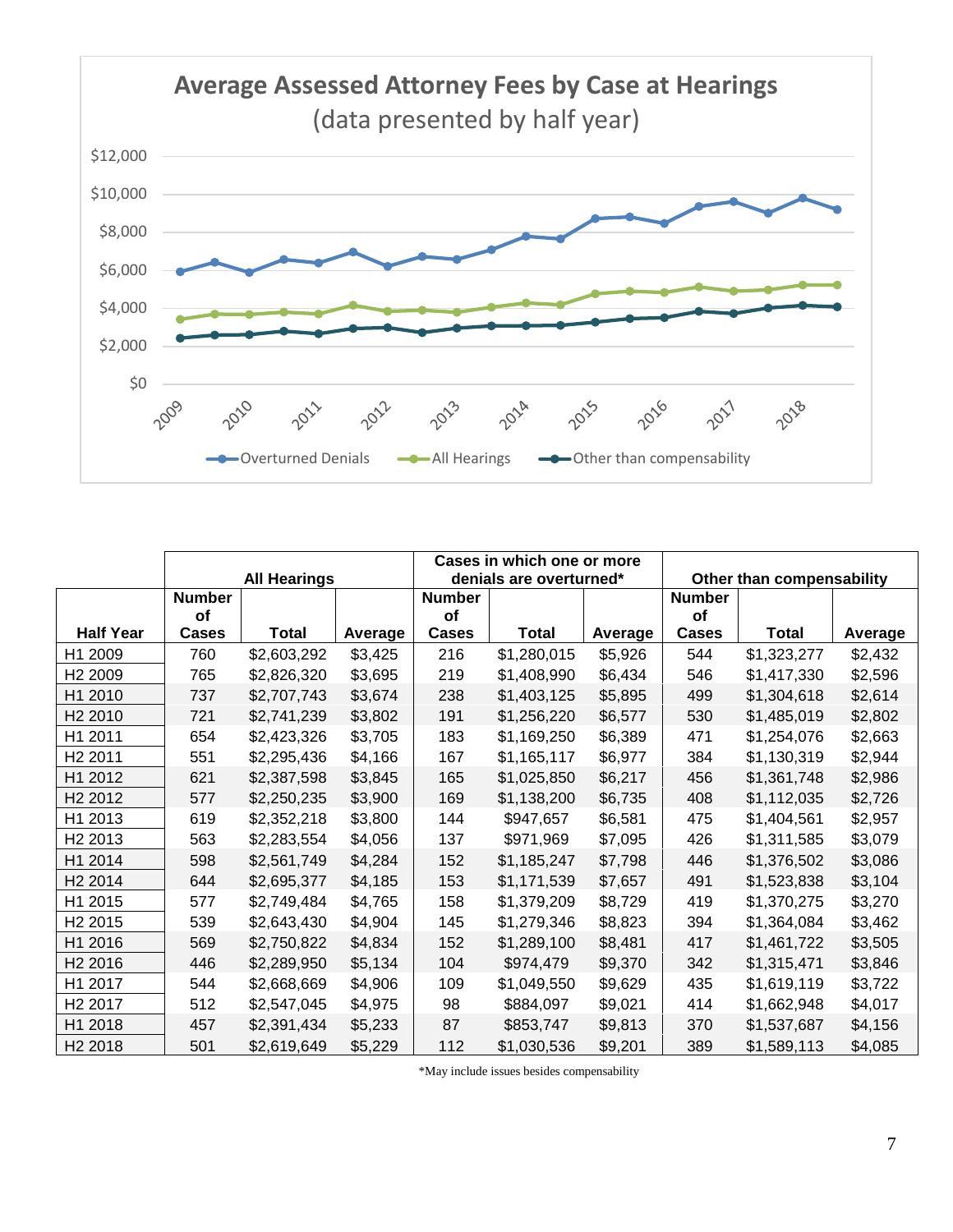# **Appendix 5 – Defense Legal Cost Survey**

#### **How does the defense legal cost survey work?**

The defense legal cost survey (DLCS) is the reporting tool for insurers, or insurers' service companies (also known as third party administrators) to submit the amount spent on defense legal costs for a given calendar year. This reporting of cost data is required by ORS 656.388(7) and OAR 436-060-011(11).

Insurance carriers and self-insured employers with three or more litigated claims are required to report. For the purposes of the DLCS, a litigated claim is a claim where a change in litigation status was reported within the given calendar year. Those insurance carriers and self-insured employers with fewer than three litigated claims in a given calendar year are not required to report, though some do choose to report. Defense legal costs are estimated for those insurance carriers and self-insured employers with fewer than three litigated claims, based on the average cost per litigated claim for insurers similar in class and number of litigated claims.

#### **What is included in defense legal costs?**

Insurer defense legal costs are those costs that insurers spend defending against workers' compensation related claims or benefits they believe to be unwarranted. Defense legal costs can also include costs for representing the insurer in responsibility disputes (outcomes may not directly affect workers) and for services outside of litigation, like negotiating claim disposition agreements (CDAs). Defense legal costs are reported as attorney salaries and benefits, administrative support staff salaries and benefits, other costs related to in-house legal services, retained counsel, and insurer-paid costs in support of retained counsel.

Detailed defense legal costs for 2014-2017 are listed in the table below. While there has been no change to the data that is collected, the analysis procedures applied to the data prior to 2014 do not facilitate reporting detailed defense legal costs. The bar chart below shows the change in total defense legal costs from 2009 through 2017.

|      | <b>Attorney salaries</b> | Non-atty, Salaries | Other in-house | Retained counsel | Support Ret. Cnsl. | Total costs  |
|------|--------------------------|--------------------|----------------|------------------|--------------------|--------------|
| 2014 | \$5,369,000              | \$1,713,000        | \$2,847,000    | \$22,294,000     | \$2,750,000        | \$34,973,000 |
| 2015 | \$6,133,000              | \$1,959,000        | \$3,213,000    | \$22,727,000     | \$2,478,000        | \$36,510,000 |
| 2016 | \$3,590,000              | \$2,228,000        | \$3,533,000    | \$23,058,000     | \$2,796,000        | \$35,205,000 |
| 2017 | \$5,531,000              | \$2,042,000        | \$4,619,000    | \$23,976,000     | \$3,826,000        | \$39,994,000 |

<span id="page-7-0"></span>

#### **Detailed Insurer Defense Legal Costs, 2014-2017**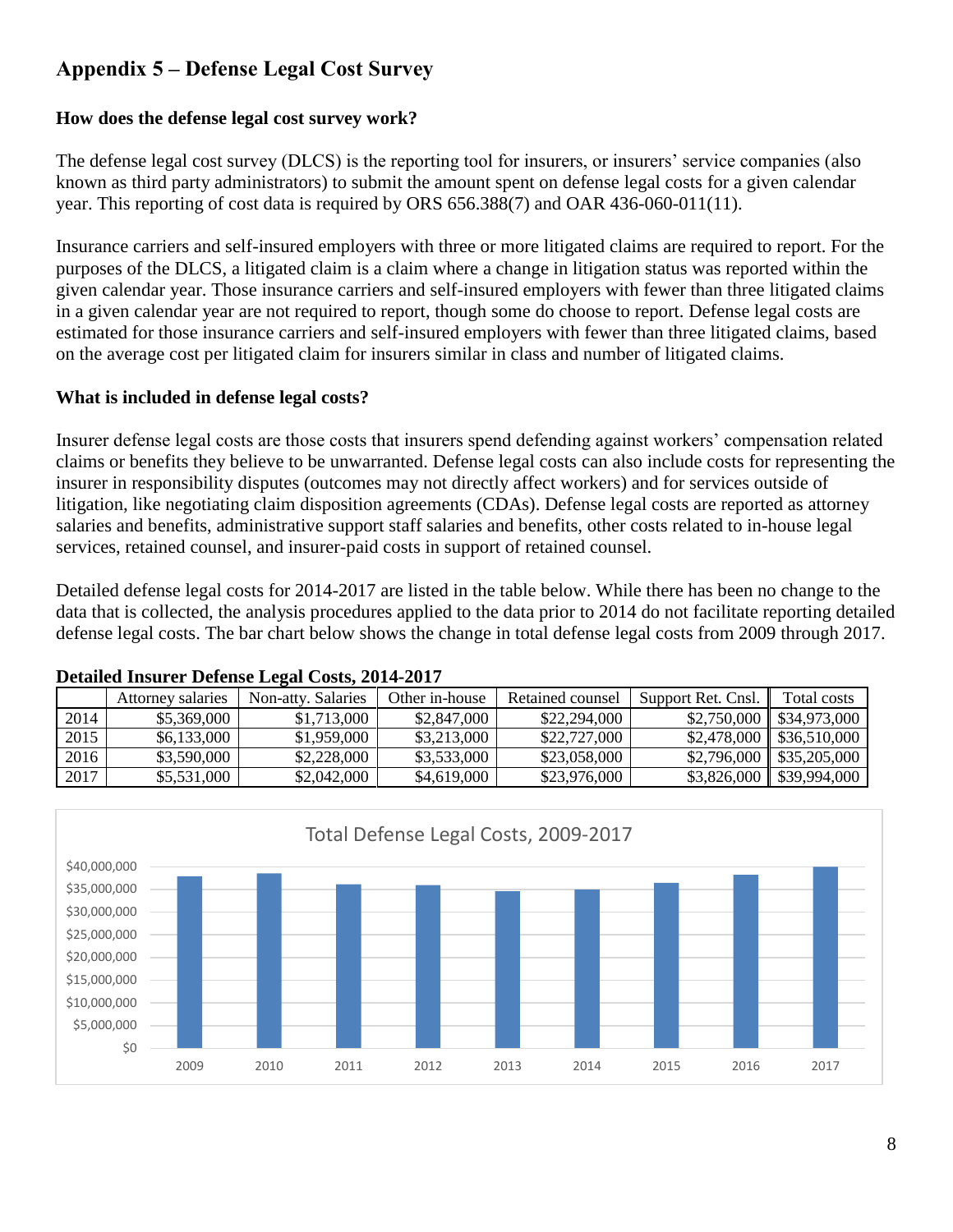# **Appendix 6 – Defense Legal Cost per Litigated Claim.**

Defense legal costs per litigated claim have increased between 2009 and 2017; 2018 data is currently being collected. For the purposes of the defense legal cost survey (DLCS) a litigated claim is a claim where a change in litigation status was reported within the given calendar year. The total defense legal costs in a given year are divided by the number of litigated claims in that year to determine the defense legal cost per litigated claim.

| Defense Legal Costs per Litigated Claim                  |         |                                                                                                         |         |         |         |         |         |         |              |  |
|----------------------------------------------------------|---------|---------------------------------------------------------------------------------------------------------|---------|---------|---------|---------|---------|---------|--------------|--|
|                                                          | 2009    | 2010                                                                                                    | 2011    | 2012    | 2013    | 2014    | 2015    | 2016    | 2017         |  |
| <b>Defense Legal Costs</b>                               |         | \$37,930,000 \$38,561,000 \$36,183,000 \$36,006,000 \$34,659,000 \$34,972,000 \$36,510,000 \$38,204,000 |         |         |         |         |         |         | \$39.995.000 |  |
| <b>Litigated Claims Count</b>                            | 11.186  | 9.755                                                                                                   | 9.093   | 10.131  | 7,887   | 7.717   | 8.383   | 7.778   | 6,967        |  |
| <b>Defense Legal Costs per</b><br><b>Litigated Claim</b> | \$3,391 | \$3,953                                                                                                 | \$3,979 | \$3,554 | \$4,394 | \$4,532 | \$4,355 | \$4,912 | \$5,741      |  |

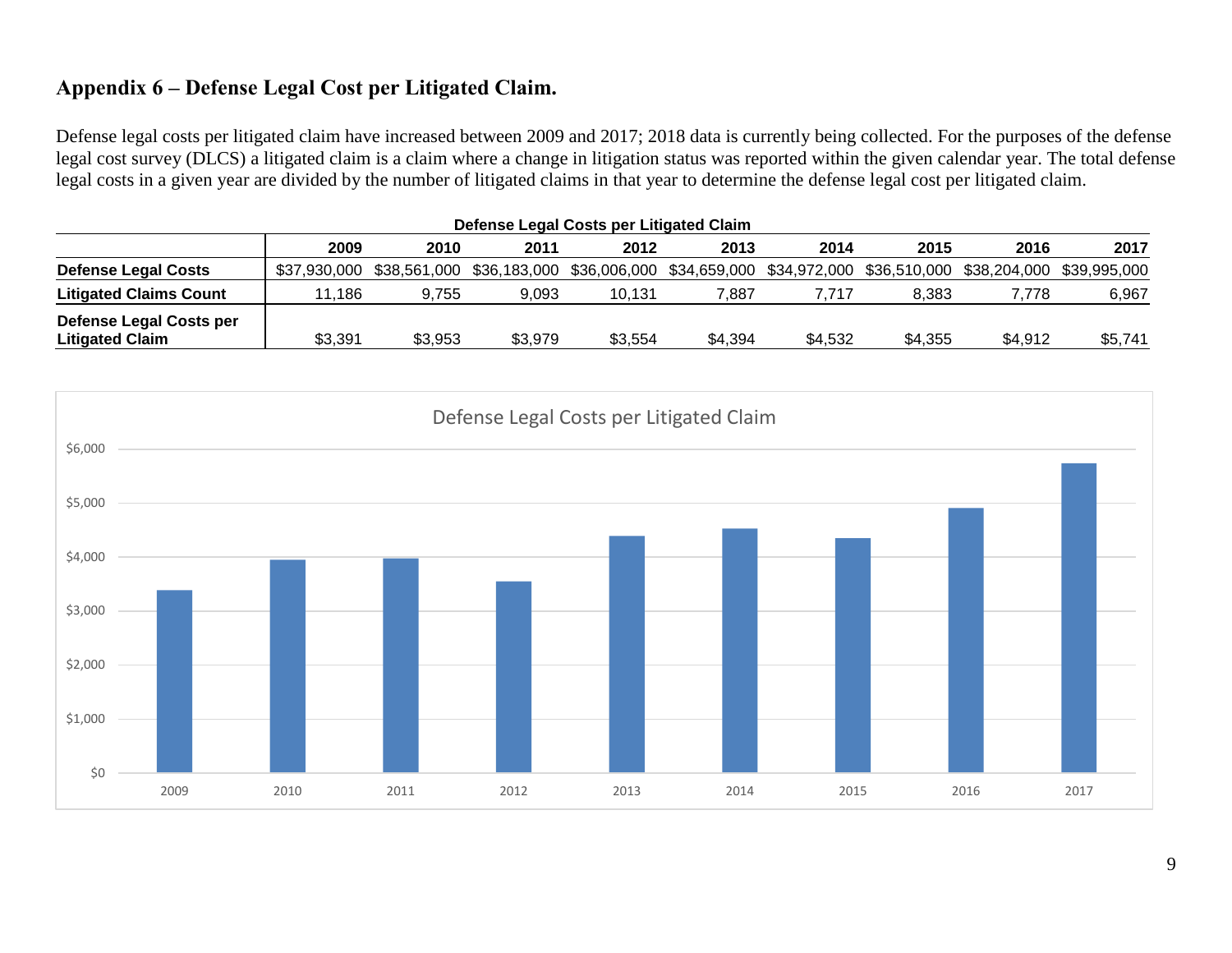# <span id="page-9-0"></span>**Appendix 7 – Effects on WCB Statistics Due to Banding, and How It's Been Done**

At the WCB there is a business practice called banding which creates challenges in analyzing the WCB data contained in our data storage system. Although the practice makes sense for WCB business processes, it can complicate statistical analysis by the Research Unit. Banding is when multiple cases with related issues for the same claimant are viewed as one group and receive a single, common order. Our data system handles this by grouping these multiple, related cases and treating them as one. Every case is assigned to a group. Most groups contain one case, but a group can contain multiple cases.

For the workers' compensation system report and past WCB reports at the hearings level, requests are counted at the case level (each case is counted separately), but the orders are counted at the group level. This occurs because one order covers all the cases in the group. Since most groups have only one case, the counts of hearings requests and orders do not differ greatly when grouped by year.

Another business practice is that for attorney fees at hearings and the board, the fees are split up among the cases in the group if there are multiple cases in the group. For example, a group containing two cases and an order with a \$10,000 attorney fee would show up in the data system as \$5,000 for each case in the group. If there are three cases in the group and a \$9,000 fee then \$3,000 would show for the attorney fee in each of the three cases. The same thing is done for CDAs and DCSs, both for their attorney fees and their total award amounts. Because of this, total attorney fees must be caught at the case level and added together. To get a count for attorney fees at the hearings order level, groups must be counted instead. So, even with three cases in the group, each with \$3,000 in attorney fees, it would be considered as one order with a \$9,000 attorney fee. The logic for this is that there was one order and in that order there was an attorney fee of \$9,000. If we instead count each of the three fees of \$3,000 there would be a lower value for the average attorney fee calculation.

|      |              |               |                   | Avg. Attorney fees |          |
|------|--------------|---------------|-------------------|--------------------|----------|
| Year | <b>Cases</b> | <b>Orders</b> | <b>Total fees</b> | by case            | by order |
| 2015 | 1.130        | 1.104         | 5.459.500         | \$4,831            | \$4,945  |
| 2016 | 1,208        | 1,166         | 5,775,687         | \$4,781            | \$4,953  |
| 2017 | 1.088        | 1.047         | 5,361,769         | \$4,928            | \$5,121  |
| 2018 | 985          | 953           | 5,138,333         | \$5,217            | \$5,392  |

#### **Assessed Attorney Fees at Hearings, 2015 - 2018**

Over this same period, there was one group with 5 cases, 4 groups with 4 cases each, 16 groups with 3 cases each, and 120 groups with 2 each, out of a total of 4,270 groups. Multi-case groups made up 3.3% of the orders during this four year period. As evidenced in the table above, the difference in average attorney fee based on how it is calculated is not large.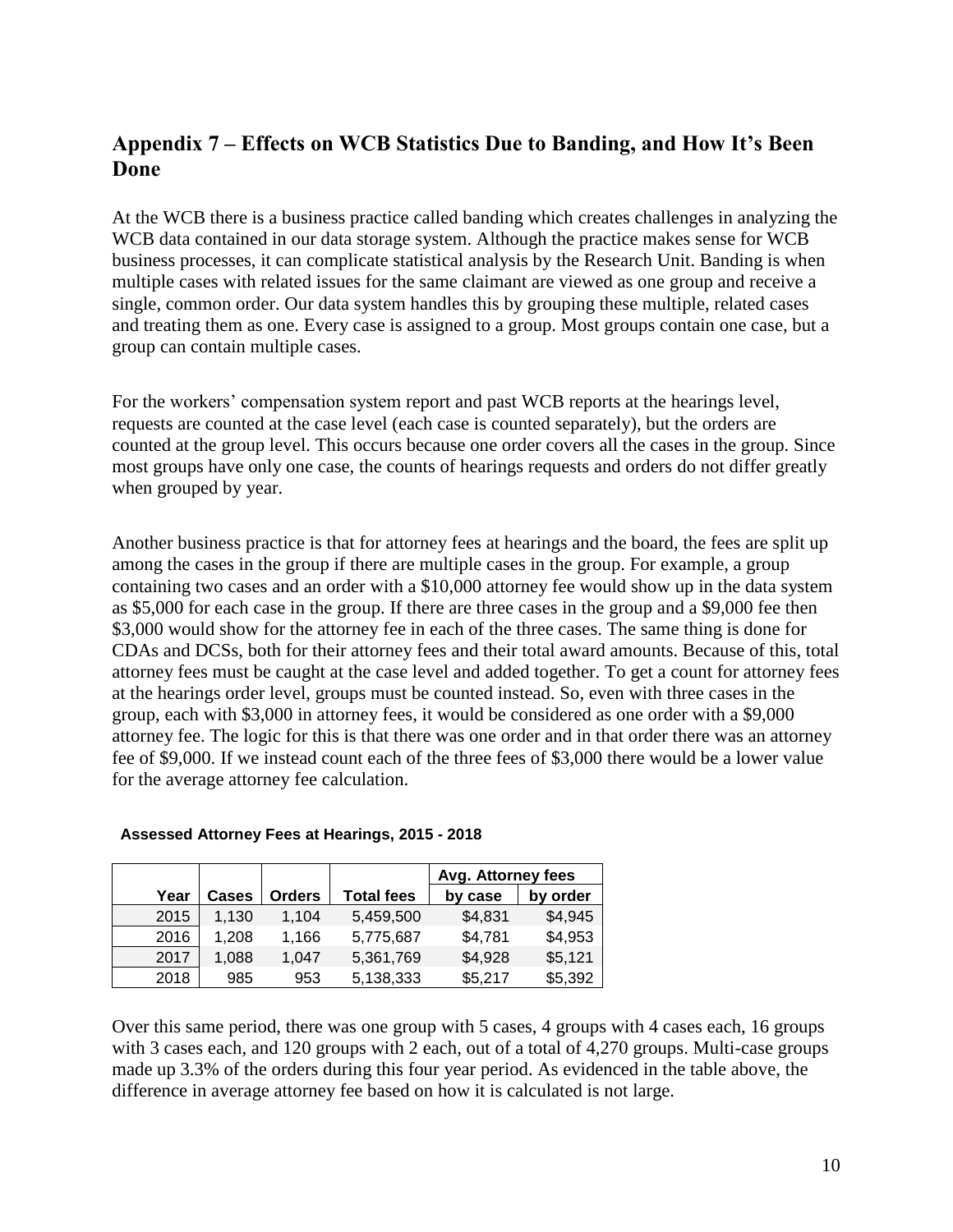The data in the board review tables is kept by case, and the attorney fees are split among the cases in the group, just as at the hearings level. Although it might seem that the grouping of cases would be resolved at board review – because requests for board review are on order – the individual cases within the order are also tracked. So the same issue arises, but because the total number of cases is fewer we would expect to see a larger difference between the amount of the average attorney fee when calculated by case and by group.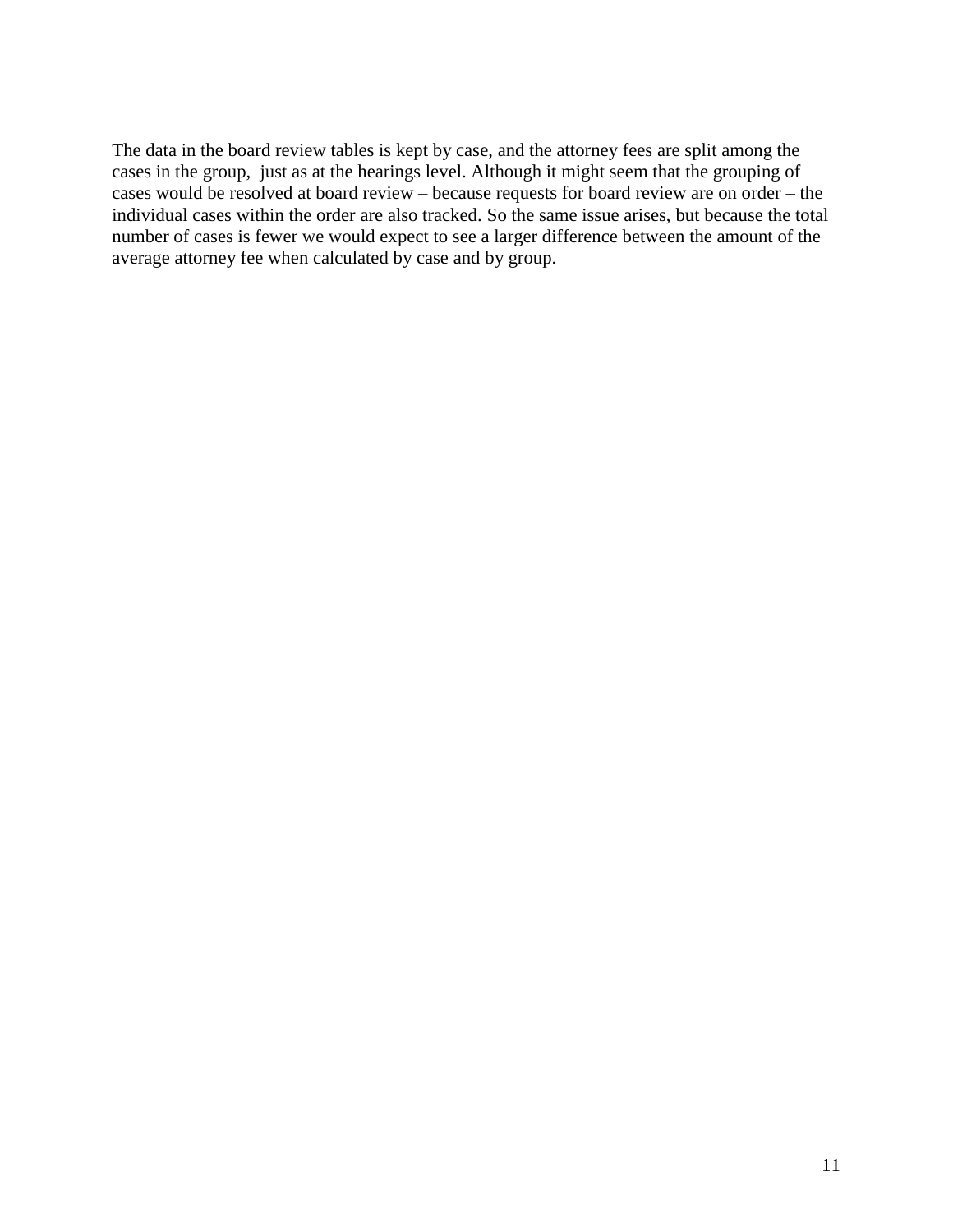## <span id="page-11-0"></span>**Appendix 8 - Average Attorney Fees versus Average Weekly Wage**

To assess attorney pay, both assessed and out of compensation fees awarded to attorneys at hearings, board review, and in the course of claim disposition agreements (CDA) were reviewed. At hearings and board review, the totals include all case types except CDAs. At board review, attorney fees can be reduced if the original decision at hearings is reversed; therefore, reduced fees are taken into account here by subtracting the reduced fees from the total fees. This allows for a more accurate assessment of the actual fees awarded to attorneys.

For cases ending in CDAs, fee totals were captured when claimants were represented by attorneys. This included cases where attorneys waived their fees, which results in no attorney fees. Those cases where attorneys waived their fees totaled between 1 percent and 3 percent of the number of cases per year between 2009 and 2017.

To compare the change in awarded attorney fees to economic growth in Oregon over time, the total attorney fees by year were averaged and the average weekly wage (AWW) was identified – as determined by the Oregon Employment Department – as a baseline for economic growth. The AWW is defined as the total payroll divided by the number of employees for the private sector and state and local government, in the fourth quarter of the previous year. Most workers' compensation benefits are tied to the AWW. This calculation is limited to the Oregon economy. By using 2009 as the index year, the year-over-year percent increase in both the average attorney fees and average weekly wage was calculated in order to compare the two sets of figures.